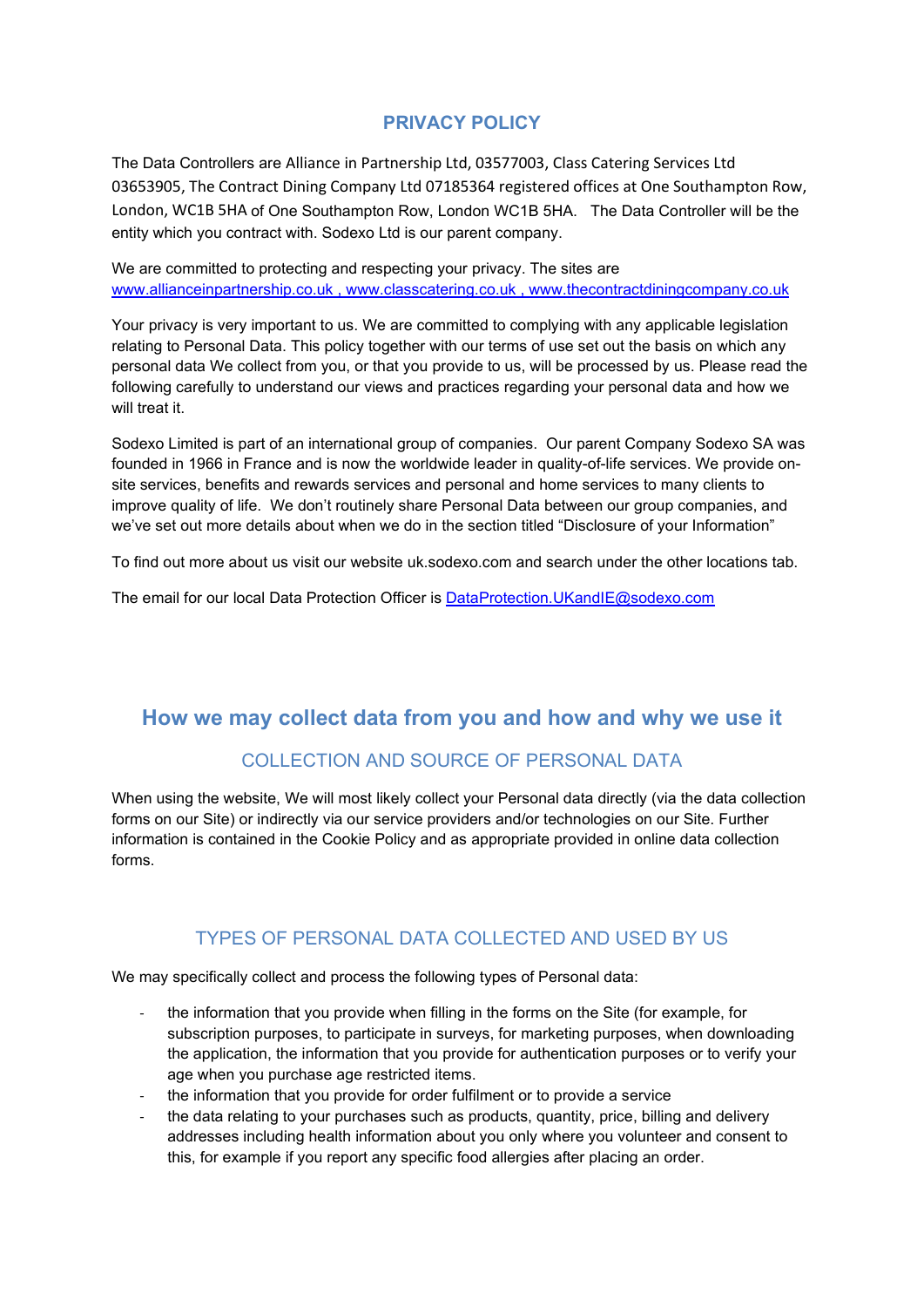- the transaction data such as payment information and credit/debit card information that is transmitted directly to third parties who process your requests; the information provided via "posts", comments, or other content that you post on the website. the information from you when you use the chat function on our Sites.
- your preferences in receiving marketing from us and our third parties and your communication preferences.
- information collected through Cookies as defined in our [Cookie Policy.](http://www.thecontractdiningcompany.co.uk/kent_school_meals/file/PDF/Policy/2021/Cookie_Policy_Alliance_and_Partnership_June21.pdf)
- Information collected to onboard and manage our suppliers and their sub-contractors.
- Information collected to provide services to our Corporate clients, customers, run our business, market, and improve our services.
- the information you provide for the purposes of managing your job application and, where applicable, your recruitment process is contained within a separate candidate privacy policy.

Personal data identified by an asterisk in the data collection forms are compulsory as these are necessary to fulfil any orders placed. In the absence of this compulsory information, these transactions cannot be processed.

Please find details of the different data collected for the various purposes, in the chart (Annex 1).

### **SENSITIVE PERSONAL DATA**

As a rule, we do not collect sensitive Personal data via our Sites. "Sensitive Personal data" refers to any information concerning a person's racial or ethnic origins, political opinions, religious or philosophical beliefs, union membership, health data or data relating to the sexual life or the sexual orientation of a natural person. This definition also includes personal data relating to criminal convictions and offenses.

If it would be strictly necessary to collect such data to achieve the purpose for which the processing is performed, we will do so in accordance with local legal requirements for the protection of Personal data and, in particular, with your explicit prior consent, where appropriate and under the conditions described in this policy.

### **PERSONAL INFORMATION AND CHILDREN**

Our Site is for use by adult persons who have the capacity to conclude a contract under the legislation of the country in which they are located.

Children users under the age of 16 years or without legal capacity must obtain consent from their parents or legal guardians prior to submitting their Personal data to the Site.

### **PURPOSES FOR WHICH WE USE PERSONAL DATA**

Personal data may be collected for the following general purposes (a more precise description of the processing of your data can be found in the Annex 1 below):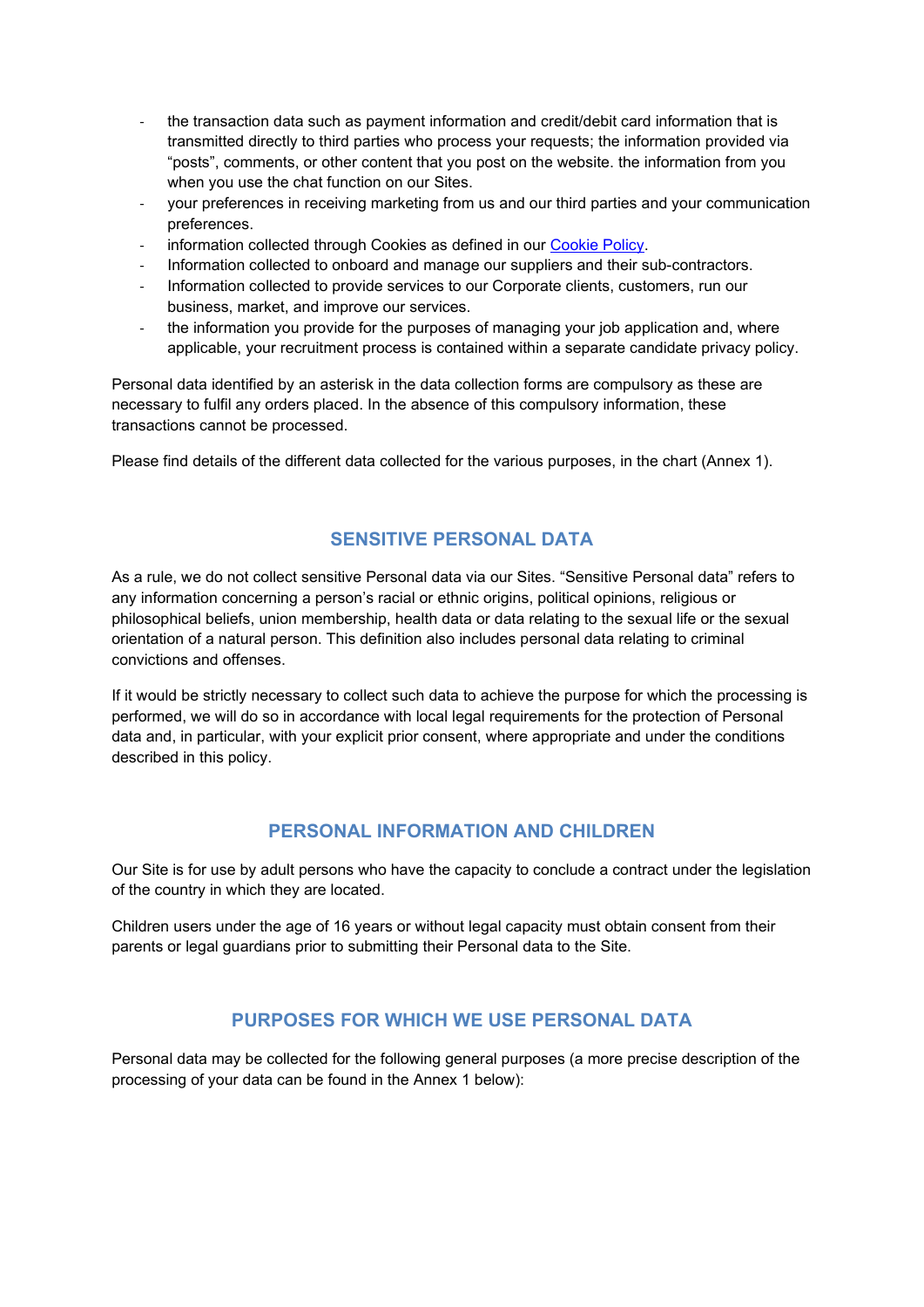- **Cookies**
- Account creation and management
- Customer Relationship Management
- Marketing Management
- **Recruitment**
- Supplier Management
- Service Provision
- Running and improving our business, including bids, acquisitions, and sales.

### **LEGAL BASIS FOR THE PROCESSING OF PERSONAL DATA**

We process your Personal data as part of the performance and management of our contractual relationship with you, the services we provide to clients, for our legitimate interest to run our business, market and improve the quality and operational excellence of the Services we offer or in compliance with certain regulatory obligations depending on the purpose of processing as identified in the chart in Annex 1.

Your Personal data may also be processed based on your prior consent if under certain circumstances, your consent would be requested (e.g., regarding health data or for certain types of Cookies).

Please find more information about the legal basis for each of our processing in the Annex 1 below

#### **TRANSFER OF PERSONAL DATA**

As SODEXO is an international group, your Personal data may be transmitted to internal or external recipients that are authorized to perform Services on our behalf. Data protection law does not allow the transfer of Personal Data to third countries outside UK and EEA that do not ensure an adequate level of data protection. Some of the third countries in which Sodexo operates outside UK and EEA do not provide the same level of data protection as the country in which you reside and are not recognized by the European Commission or ICO as providing an adequate level of protection for individuals' data privacy rights.

To guarantee the security and confidentiality of Personal data thus transmitted, we will take all necessary measures to ensure that this data receives adequate protection, such as entering into data transfer agreements with the recipients of your personal data based on the applicable standard contractual clauses ("SCCs") or other valid transfer mechanisms and we carry out, in accordance with the European Court of Justice's decision of 16 July 2020 "Scherms II" (Case C 311-18), a risk assessment of the transferred data. If you would like to receive a copy of the safeguards in place to secure data transfers outside the UK or European Economic Area, please contact the Data Protection **Officer** 

DISCLOSURE OF YOUR INFORMATION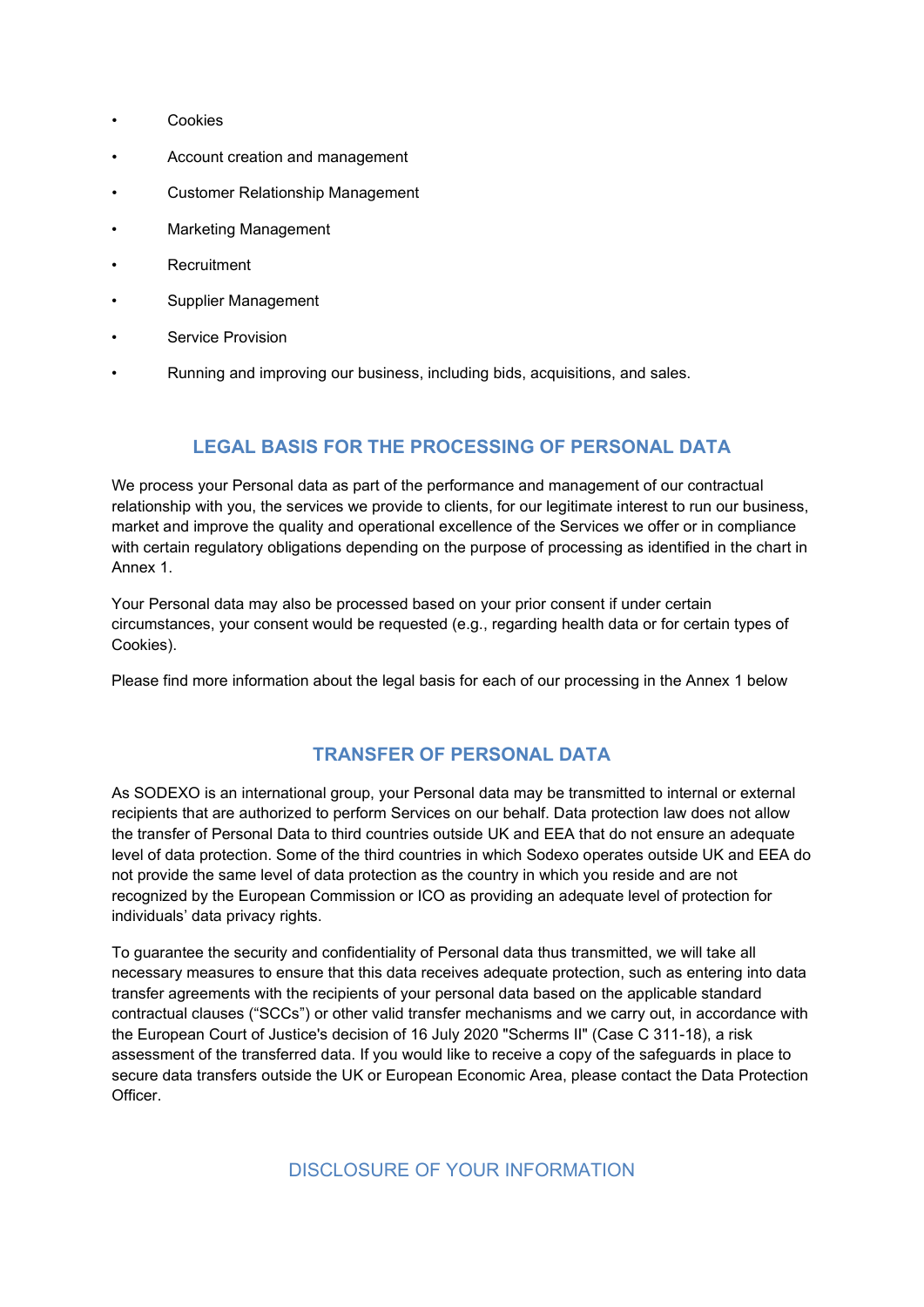The security and confidentiality of your Personal data is of great importance to us. This is why we restrict access to your Personal data only to members of our staff only to the extent strictly necessary to process your orders or to provide the requested Services. We ensure that persons authorized to process the Personal data have committed themselves to confidentiality or are under an appropriate statutory obligation of confidentiality.

We will not disclose your Personal data to any unauthorized third parties. We may, however, share your Personal data with entities within SODEXO and with authorized service providers (for example: technical service providers [hosting, maintenance], consultants, etc.) whom we may call upon for the purpose of providing our Services. We may disclose your personal information to any member of our group, which means our subsidiaries, our ultimate holding company and its subsidiaries, as defined in section 736 of the UK Companies Act 2006. This information is not routinely shared. It may be shared for the provision of joint services, for example IT support, Legal advice, debt recovery or HR support. It may also be shared for statistical analysis. Where appropriate a data sharing agreement is put in place. In the unusual circumstance that personal data could be shared with a Group Company outside UK/EEA standard contractual clauses will be applied.

We ensure that every disclosure of your Personal data to an authorized service provider is framed by a data processing agreement, reflecting the commitments laid out in this policy. We do not authorize our service providers to use or disclose your data, except to the extent necessary to deliver the Services on our behalf or to comply with legal obligations.

We may also share your Personal data (i) if the law or a legal procedure requires us to do so, (ii) in response to a request by public authorities or other officials or (iii) if we are of the opinion that transferring these data is necessary or appropriate to prevent any physical harm or financial loss or in respect of an investigation concerning a suspected or proven unlawful activity (iv) providing the service/contract, (v) fraud protection and credit risk reduction, (vi) to protect rights, property and safety or enforce our agreements, (vii) buy or sell business assets.

# **STORAGE LIMITATION AND ACCURACY**

Sodexo will keep Personal Data that is processed accurate and, where necessary, up to date.

We will store your Personal data only for as long as necessary to fulfil the purposes for which it was collected and processed. This period may be extended, if applicable, for any amount of time prescribed by any legal or regulatory provisions that may apply.

To determine the retention period of your Personal data, we take into consideration several criteria such as:

- The purpose for which we hold your Personal data (e.g., when you purchase products on our Sites, we keep your Personal data for the duration of our contractual relationship).
- Our legal and regulatory obligations in relation to that Personal data (e.g. accounting reporting obligations).
- Whether you are an active user of our Services, you continue to receive marketing communications, or you regularly browse or purchase off our Sites or whether you do not open our emails or visit our Sites; For instance, if you have agreed to receive marketing communications, we keep your Personal data until you: (i) unsubscribe from receiving marketing communications (ii) request we delete your Personal data, or (iii) after a period of inactivity (i.e. where you have not interacted with us for a period of time). This period is defined in accordance with local regulations and guidance.
- Any specific requests from you in relation to the deletion of your Personal data or Account.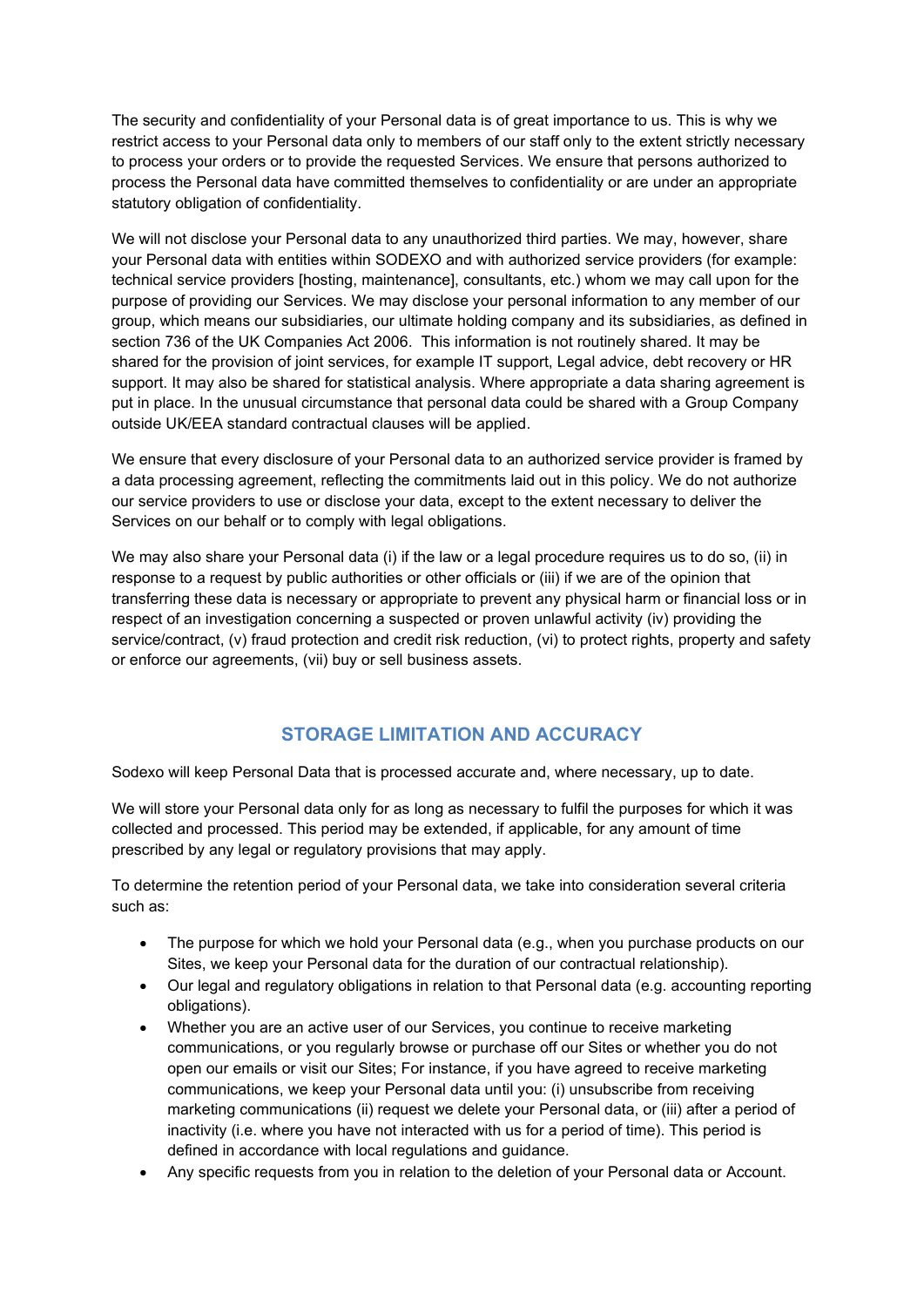- Any statutory limitation periods allowing us to manage our own rights, for example the defence of any legal claims in case of litigation; and
- Any local regulations or guidance (e.g., regarding cookies).

Please find more information about the storage period of your Personal data in Annex 1 below.

# **SECURITY OF YOUR PERSONAL DATA**

We implement appropriate technical and organizational measures to protect Personal Data against accidental or unlawful alteration or loss, or from unauthorized, use, disclosure or access, in accordance with our Group Information and Systems Security Policy.

We take, when appropriate, all reasonable measures based on Privacy by design and Privacy by default principles to implement the necessary safeguards and protect the Processing of Personal Data. We also carry out, depending on the level of risk raised by the processing, a Privacy impact assessment ("PIA") to adopt appropriate safeguards and ensure the protection of the Personal Data. We also provide additional security safeguards for data considered to be Sensitive Personal Data.

Where We have given you (or where you have chosen) a password which enables you to access certain parts of our site, you are responsible for keeping this password confidential.

Unfortunately, the transmission of information via the internet is not completely secure. Although We will do our best to protect your personal data, we cannot guarantee the security of your data transmitted to our site; any transmission is at your own risk. Once We have received your information, we will use strict procedures and security features to try to prevent unauthorised access.

### **YOUR RIGHTS**

Sodexo is committed to ensure protection of your rights under applicable laws. You will find below a table summarizing your different rights:

| <b>Right of access</b>   | You can request access to your personal data. You may also request         |
|--------------------------|----------------------------------------------------------------------------|
|                          | rectification of inaccurate personal data, or to have incomplete personal  |
| <b>And Rectification</b> | data completed.                                                            |
|                          | You can request any available information as to the source of the personal |
|                          | data and you may also request a copy of your personal data being           |
|                          | processed by Sodexo.                                                       |
|                          |                                                                            |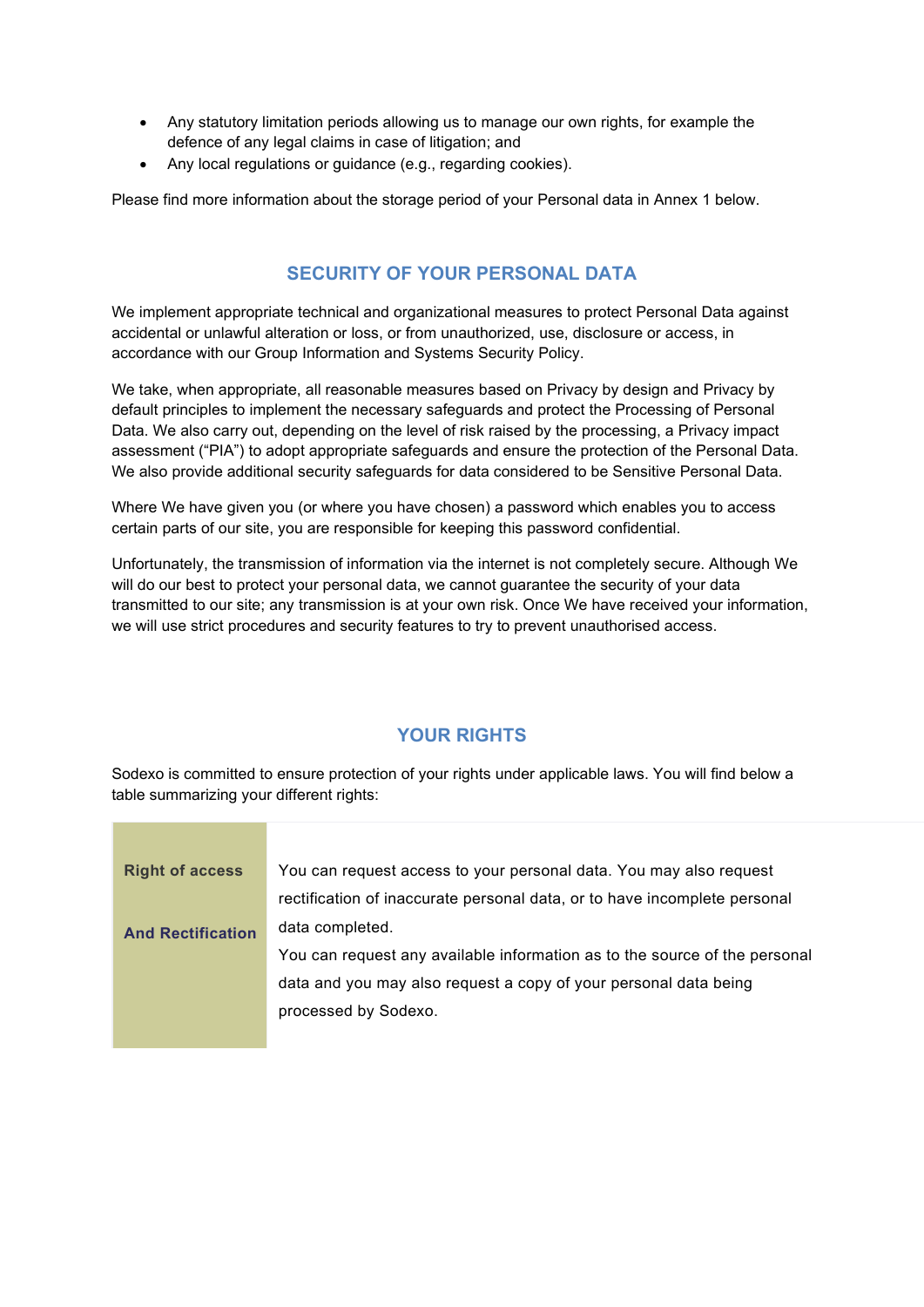| <b>Right to be</b><br>forgotten | Your right to be forgotten entitles you to request the erasure of your personal<br>$i$ data in cases where:<br>the data is no longer necessary<br>you choose to withdraw your consent<br>ii.<br>you object to the processing of your personal data by automated<br>iii.<br>means using technical specifications |
|---------------------------------|-----------------------------------------------------------------------------------------------------------------------------------------------------------------------------------------------------------------------------------------------------------------------------------------------------------------|
|                                 | iv. your personal data has been unlawfully processed<br>there is a legal obligation to erase your personal data                                                                                                                                                                                                 |
|                                 | ν.<br>vi. erasure is required to ensure compliance with applicable laws                                                                                                                                                                                                                                         |
|                                 |                                                                                                                                                                                                                                                                                                                 |

| <b>Right to</b> | You may request that processing of your personal data be restricted     |  |  |  |  |
|-----------------|-------------------------------------------------------------------------|--|--|--|--|
| restriction of  | in the cases where:                                                     |  |  |  |  |
| processing      | you contest the accuracy of the personal data                           |  |  |  |  |
|                 | Sodexo no longer needs the personal data, for the purposes of the<br>Ш. |  |  |  |  |
|                 | processing                                                              |  |  |  |  |
|                 | iii.<br>you have objected to processing for legitimate reasons          |  |  |  |  |
|                 |                                                                         |  |  |  |  |

| <b>Right to data</b> | You can request, where applicable, the portability of your personal data |  |  |  |  |
|----------------------|--------------------------------------------------------------------------|--|--|--|--|
| portability          | that you have provided to Sodexo, in a structured, commonly used, and    |  |  |  |  |
|                      | machine-readable format and you have the right to transmit this data to  |  |  |  |  |
|                      | another Controller without hindrance from Sodexo where:<br>a)            |  |  |  |  |
|                      | the processing of your personal data is based on consent or on a         |  |  |  |  |
|                      | b)<br>contract: and                                                      |  |  |  |  |
|                      | the processing is carried out by automated means.                        |  |  |  |  |
|                      | You can also request that your personal data be transmitted to a         |  |  |  |  |
|                      | third party of your choice (where technically feasible).                 |  |  |  |  |
|                      |                                                                          |  |  |  |  |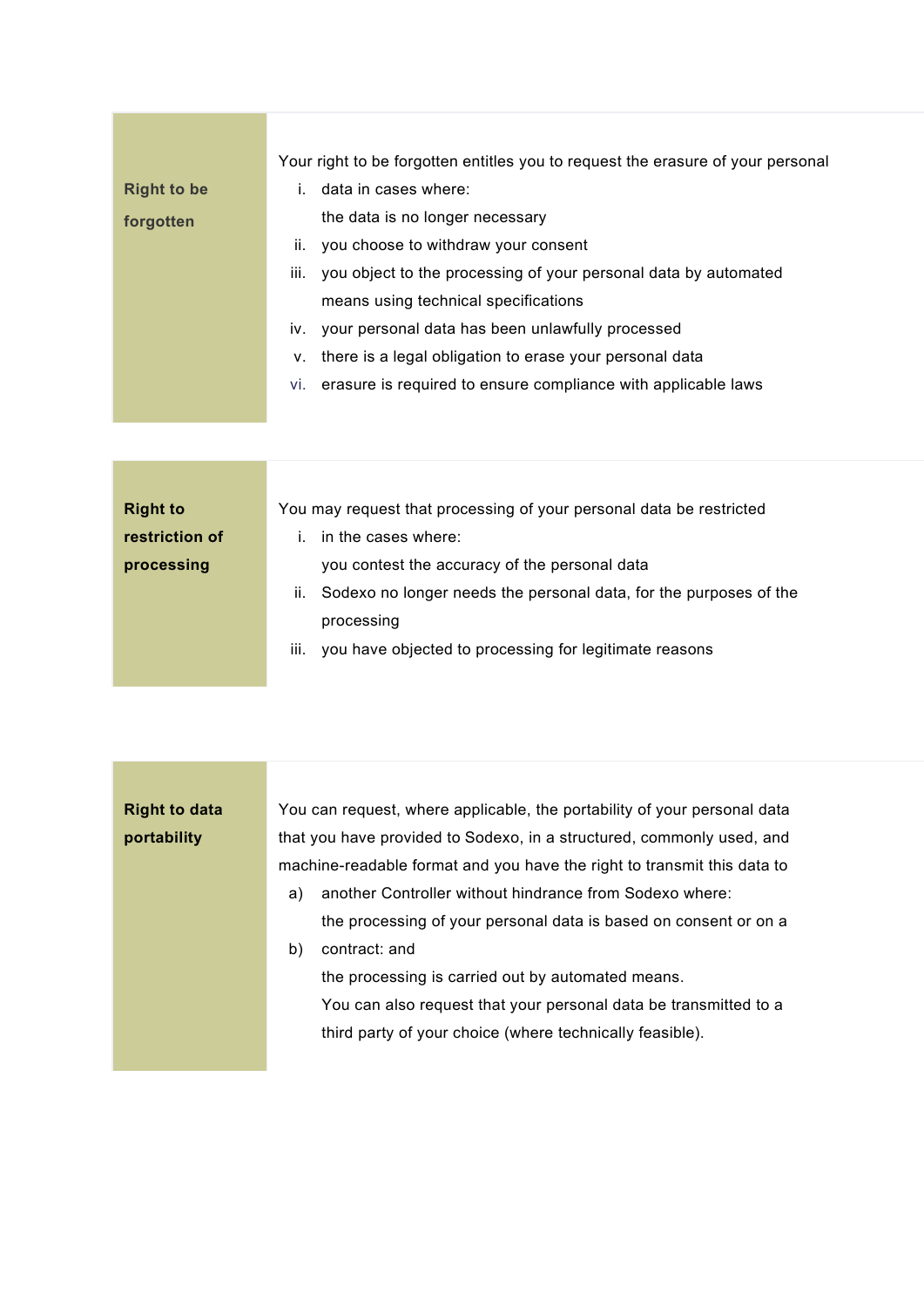| <b>Right to</b><br>object to<br>processing<br>including direct<br>marketing | You can object to us using your Personal Data for direct marketing.<br>You can also contact us to object to how we are using your<br>Personal Data for any other reason, but we may not have to stop<br>using it for this purpose.                                                 |
|-----------------------------------------------------------------------------|------------------------------------------------------------------------------------------------------------------------------------------------------------------------------------------------------------------------------------------------------------------------------------|
| <b>Right to</b><br><b>Withdraw</b><br><b>Consent</b>                        | If We process your personal data since your<br>consent, you can withdraw your consent at any time.                                                                                                                                                                                 |
| <b>Right not to be</b><br>subject to<br>automated<br>decisions              | You have the right not to be subject to a decision based solely<br>on automated processing, including profiling, which has a legal<br>affect upon you or significantly affects you. You have the right to object<br>to processing including direct marketing which uses profiling. |

| <b>Right to lodge</b><br>a complaint | Within the EU, You can choose to lodge a Complaint with the Data Protection         |
|--------------------------------------|-------------------------------------------------------------------------------------|
|                                      | Supervisory Authority in the country of your habitual                               |
|                                      | residence, place of work or place of the alleged infringement,                      |
|                                      | regardless of whether you have suffered damages.                                    |
|                                      | You have also the right to lodge your Complaint before the courts                   |
|                                      | where the Sodexo entity has an establishment or                                     |
|                                      | where you have your habitual residence. In the UK you have the right to lodge a     |
|                                      | complaint with the Information Commissioner or lodge a Complaint before the courts. |
|                                      |                                                                                     |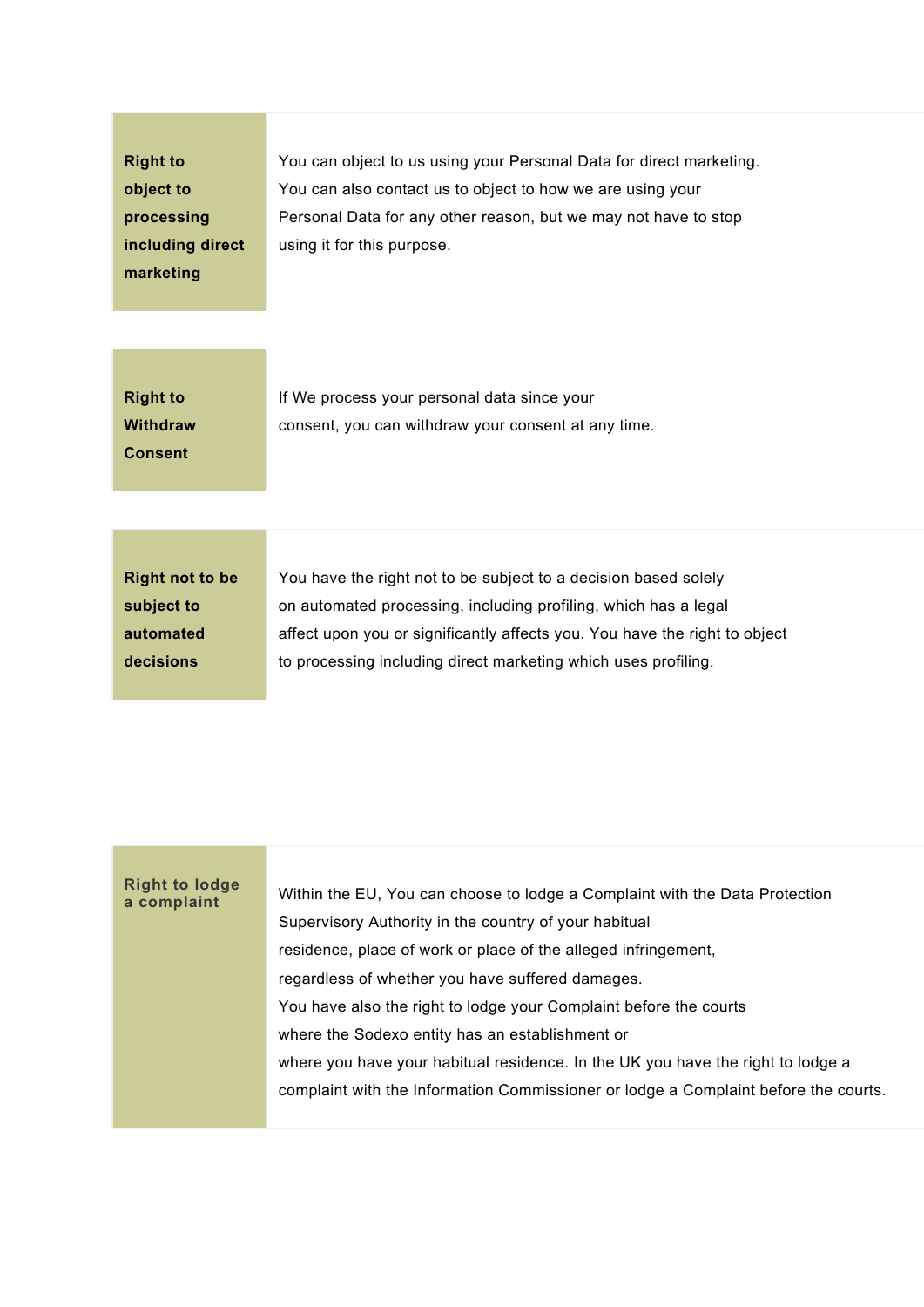[You can use this form](https://privacyportal-eu-cdn.onetrust.com/dsarwebform/c51cde17-e99e-4699-80ce-892748f9ad1a/70a64bef-17c0-4a75-bbad-c338b9f59b78.html) to make a request. This electronic system allows you to log in and see the progress of your request, see and send messages and review your documents securely. This system is called One Trust and after making the request you will be sent details about how to log on.

Alternatively, you can also send your request by email to DSAR.UKandIE@sodexo.com, in writing to 310 Broadway, Salford, M50 2UE or by calling Sodexo People Centre on 0845 603 3644 and asking for DSAR team. The team will liaise with you about how you to contact you about your request and receive information. Please note that it is usually necessary to arrange a telephone appointment to discuss your request once it has been made. You can also contact the DPO at this address or by email to [DataProtection.UKandIE@sodexo.com](mailto:DataProtection.UKandIE@sodexo.com) .

If you wish to unsubscribe to marketing emails communications, you can also do so by using the unsubscribe function on the email.

### **[LINKS AND SOCIAL](https://uk.sodexo.com/home/legal-and-privacy/privacy-notice.html#expand-173aecbf-37d5-45fb-8ea7-774398b93999)**

Links to other websites should not be considered as navigation tracking and we decline any responsibility concerning the Personal data protection practices implemented by these third-party companies, each of which acts as a separate Controller of your Personal data on their own perimeter. Once you leave our Site or click on the logo/link to one of these social networks, it is your responsibility to check the privacy policy applicable to that other platform.

When you click on social media icons, we may have access to the Personal data that you have made public and accessible via your profiles on the social networks in question. If you do not want us to have access to your Personal data published in the public spaces of your profile or your social accounts, then you should use the procedures provided by the social networks in question to limit access to this information.

### **CHANGES TO OUR PRIVACY POLICY**

Any changes We may make to our privacy policy in the future will be posted on this page and, where appropriate, notified to you by e-mail.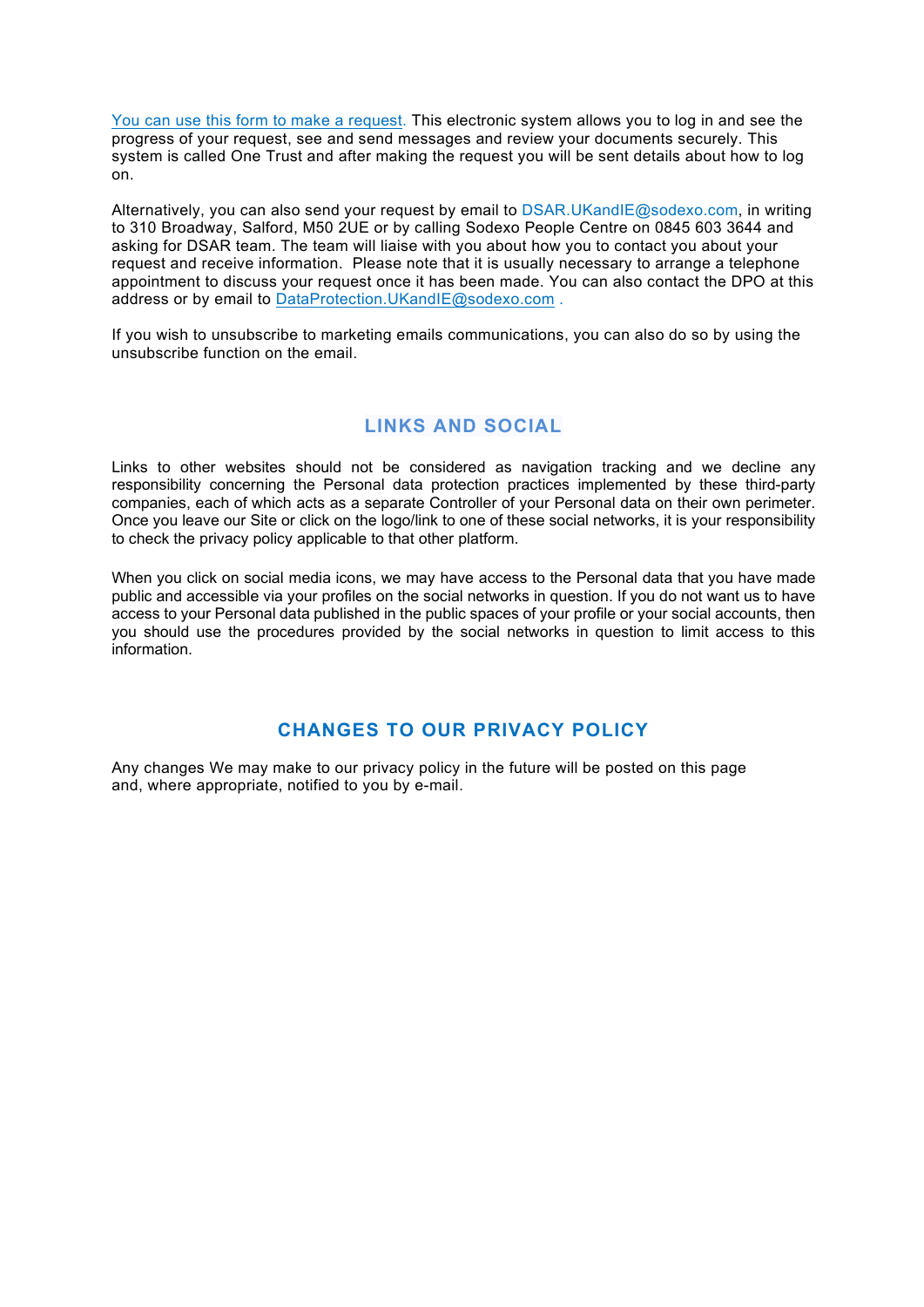Annex 1:

# **INFORMATION ABOUT THE PROCESSING OF YOUR PERSONAL DATA**

| <b>Obtained from</b>                                                                                                                                            | <b>Purpose of the</b><br><b>Processing</b>                                                                                                     | <b>Personal data</b><br>collected                                                                            | <b>Legal basis of</b><br>the Processing                                                                                                         | <b>Retention of the</b><br><b>Personal data</b>                                                                                                                                                                                                                                                                                                                                                                                                                                                                                   |  |
|-----------------------------------------------------------------------------------------------------------------------------------------------------------------|------------------------------------------------------------------------------------------------------------------------------------------------|--------------------------------------------------------------------------------------------------------------|-------------------------------------------------------------------------------------------------------------------------------------------------|-----------------------------------------------------------------------------------------------------------------------------------------------------------------------------------------------------------------------------------------------------------------------------------------------------------------------------------------------------------------------------------------------------------------------------------------------------------------------------------------------------------------------------------|--|
| <b>Website and</b><br>application<br>management                                                                                                                 | For more information on the processing of your Personal data in the specific context of Cookies<br>we invite you to consult our Cookie Policy. |                                                                                                              |                                                                                                                                                 |                                                                                                                                                                                                                                                                                                                                                                                                                                                                                                                                   |  |
| <b>Account creation</b><br>and<br>Management<br>Directly (from<br>webforms/calls<br>/emails.) or from<br>a provider/<br>previous provider<br>of the<br>service. | Send an initial<br>communication<br>via<br>email to invite you<br>to register and<br>use<br>our Sites and<br><b>Services</b>                   | Identity data<br>Contact data<br>Financial data<br><b>Transaction data</b><br>Technical data<br>Profile data | In order to take<br>steps at the<br>request of the<br>data subject<br>prior to entering<br>into a contract<br>Consent<br>Legitimate<br>Interest | If you are one of our customers, these<br>communications may be sent to you<br>for the duration of our commercial<br>relationship, then for three (3) years<br>after the end of this relationship or of<br>the last contact you initiated.<br>If you are not yet sure whether you<br>want to benefit from our products and<br>Services, and you are still in the<br>prospecting phase, we can send you<br>communications on our offers and<br>products for a period of three (3)<br>years from the last contact you<br>initiated. |  |
|                                                                                                                                                                 | Register you as a<br>user and create<br>an account for<br>you on our Site                                                                      | Identity data<br>Contact data<br>Financial data<br><b>Transaction data</b><br><b>Technical data</b>          | Performance of a<br>contract to which<br>the data subject<br>is party<br>Legitimate<br>Interest<br>Legal Obligation                             | We will keep your Personal data in<br>your customer account (s) until you<br>delete your account or as necessary<br>for legal accounting obligations or<br>legal limitation period.                                                                                                                                                                                                                                                                                                                                               |  |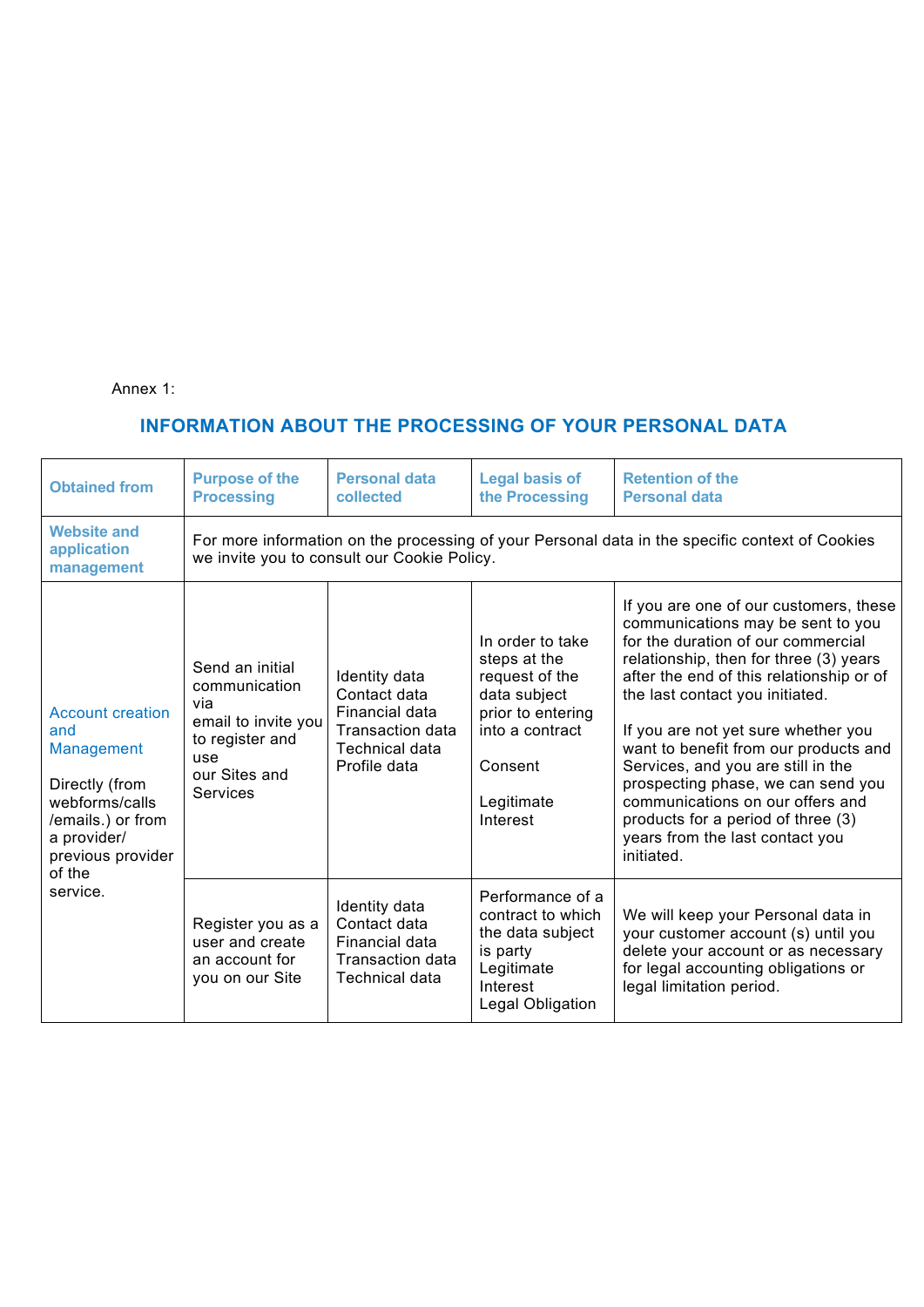| <b>Customer and</b><br><b>Client</b><br>Relationship<br><b>Management</b> | Manage and<br>monitor our<br>relationships with<br>existing and<br>potential<br>customers and<br>clients. Carry out<br>the service<br>provided by us or<br>a client of<br>ours/previous<br>provider- steps to<br>enter contract or<br>perform/fulfil the<br>contract. | Contact data<br>Identity data<br>Transaction data<br>Financial data<br><b>Technical data</b><br>Profile data<br>Marketing data<br>Usage data | Contract and<br>legitimate interest   | We will keep your Personal data for<br>the duration of our commercial<br>relationship, after which only the data<br>necessary for pre-litigation or<br>litigation purposes will be archived<br>until the legal prescription is acquired.<br>The usual limitation period in civil and<br>commercial matters is six (6) years. In<br>the event of a dispute, this data is<br>kept for the duration of the procedure<br>and until the expiration of ordinary<br>and extraordinary remedies. |
|---------------------------------------------------------------------------|-----------------------------------------------------------------------------------------------------------------------------------------------------------------------------------------------------------------------------------------------------------------------|----------------------------------------------------------------------------------------------------------------------------------------------|---------------------------------------|------------------------------------------------------------------------------------------------------------------------------------------------------------------------------------------------------------------------------------------------------------------------------------------------------------------------------------------------------------------------------------------------------------------------------------------------------------------------------------------|
|                                                                           |                                                                                                                                                                                                                                                                       |                                                                                                                                              |                                       |                                                                                                                                                                                                                                                                                                                                                                                                                                                                                          |
|                                                                           | Respond to your<br>requests for<br>information,<br>searches,<br>newsletter, and<br>other content.                                                                                                                                                                     | Identity data<br>Contact data<br><b>Transaction data</b><br><b>Technical data</b><br>Profile data<br>Usage data<br>Marketing data            | Legitimate<br>interest and<br>consent | We will send you our newsletter until<br>you unsubscribe.                                                                                                                                                                                                                                                                                                                                                                                                                                |
|                                                                           | Access whether<br>you are eligible<br>for certain<br>products and<br><b>Services</b>                                                                                                                                                                                  | Contact data<br>Identity data<br><b>Technical data</b><br>Usage data<br>Profile data                                                         | Contract<br>Legitimate<br>interest    | We will keep your Personal data for<br>the period necessary to carry out<br>those checks.                                                                                                                                                                                                                                                                                                                                                                                                |
|                                                                           | Process and<br>deliver your order                                                                                                                                                                                                                                     | Identity data<br>Contact data<br>Financial data<br>Transaction data<br><b>Technical data</b><br>Profile data<br>Usage data                   | Contract<br>Legitimate<br>Interest    | We will keep your Personal data for<br>the duration of our commercial<br>relationship, after which only the data<br>necessary for pre-litigation or<br>litigation purposes will be archived<br>until the legal prescription is acquired.<br>The usual limitation period in civil and<br>commercial matters is six (6) years. In<br>the event of a dispute, this data is<br>kept for the duration of the procedure<br>and until the expiration of ordinary<br>and extraordinary remedies. |
|                                                                           | Comply with legal<br>obligations                                                                                                                                                                                                                                      | Identity data<br>Contact data<br>Financial data<br>Transaction data<br>Technical data<br>Profile data<br>Usage data<br>Marketing data        | Legal obligations                     | We will keep your Personal data for<br>the duration of the procedure, plus<br>the period of acquisition of legal<br>requirements.<br>The usual limitation period in civil and<br>commercial matters is six (6) years<br>from the end of the contract.                                                                                                                                                                                                                                    |
| <b>Marketing</b><br><b>Management</b>                                     | Conduct surveys<br>and gather<br>statistics                                                                                                                                                                                                                           | Identity data<br>Contact data<br>Financial data<br>Transaction data<br>Technical data<br>Profile data                                        | Legitimate<br>interest                | We will keep your data for a period of<br>three (3) years from the last contact<br>you initiated.                                                                                                                                                                                                                                                                                                                                                                                        |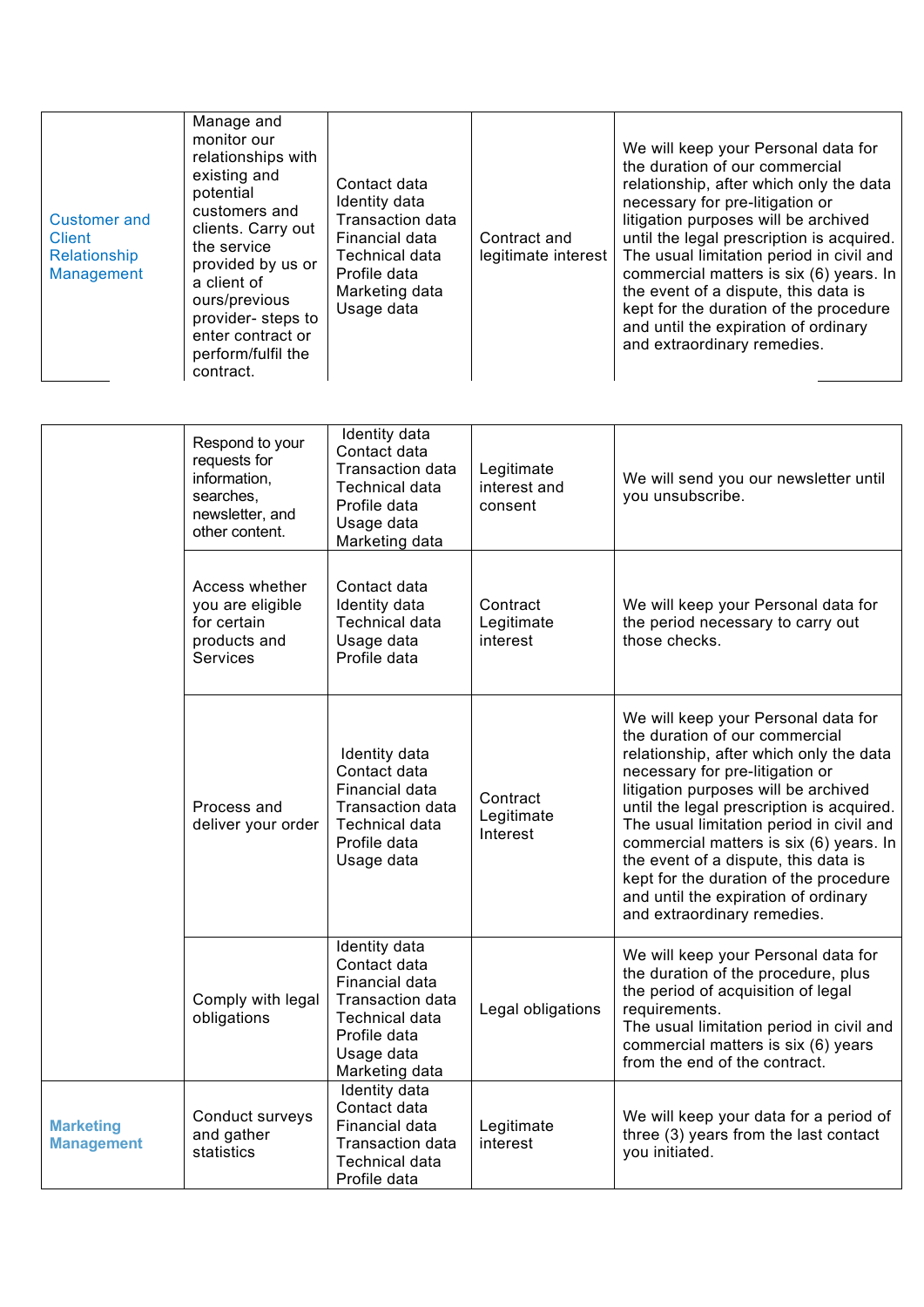|                                                                                                                              | Usage data<br>Marketing data                                                                                                                               |                                                        |                                                                                                                                                                                                                                                                                                                                                                                                                                                                                                                        |
|------------------------------------------------------------------------------------------------------------------------------|------------------------------------------------------------------------------------------------------------------------------------------------------------|--------------------------------------------------------|------------------------------------------------------------------------------------------------------------------------------------------------------------------------------------------------------------------------------------------------------------------------------------------------------------------------------------------------------------------------------------------------------------------------------------------------------------------------------------------------------------------------|
| Manage, organize<br>and improve of<br>the competitions<br>and related<br>promotional<br>operations                           | <b>Identity</b> data<br>Contact data<br>Financial data<br><b>Transaction data</b><br><b>Technical data</b><br>Profile data<br>Usage data<br>Marketing data | Consent<br>Legal obligations<br>Legitimate<br>interest | We will keep your data for a period of<br>three (3) years after the end of the<br>competition or the last contact you<br>initiated.                                                                                                                                                                                                                                                                                                                                                                                    |
| Send commercial<br>communications<br>about products<br>and services that<br>may be of interest<br>to you                     | Identity data<br>Contact data<br><b>Transaction data</b><br><b>Technical data</b><br>Profile data<br>Usage data<br>Marketing data                          | Consent<br>Legitimate<br>Interest                      | We will keep your data for a period of<br>three (3) years after the end of the<br>competition or the last contact you<br>initiated.                                                                                                                                                                                                                                                                                                                                                                                    |
| Profile your<br>Personal data to<br>use internally to<br>help us<br>understand your<br>motivations,<br>values, and<br>needs. | Identity data<br>Contact data<br>Financial data<br>Transaction data<br><b>Technical data</b><br>Profile data<br>Usage data<br>Marketing data               | Consent<br>Legitimate<br>interest                      | If you are one of our customers, these<br>communications may be sent to you<br>for the duration of our commercial<br>relationship, then for three (3) years<br>after the end of this relationship or of<br>the last contact you initiated.<br>If you are not yet sure whether you<br>want to benefit from our products and<br>services, and still in the prospecting<br>phase, we can send you<br>communications on our offers and<br>products for a period of three (3) years<br>from the last contact you initiated. |
|                                                                                                                              |                                                                                                                                                            |                                                        |                                                                                                                                                                                                                                                                                                                                                                                                                                                                                                                        |
| running and<br>improving our<br>business,<br>business                                                                        |                                                                                                                                                            |                                                        |                                                                                                                                                                                                                                                                                                                                                                                                                                                                                                                        |

| <b>Running a</b><br><b>business</b> | improving our<br>business,<br>business<br>development,<br>recovering<br>payments,<br>keeping<br>accounting<br>records, security,<br>health and safety,<br>fraud prevention<br>customer service,<br>statistical<br>analysis and<br>marketing<br>including<br>segmenting, bids,<br>acquiring and<br>disposing of<br>businesses,<br>governance. | Identity data<br>Contact data<br>Financial data<br>Transaction data<br>Technical data<br>Profile data<br>Usage data<br>Marketing data | Legal obligation<br>Legitimate Interests | The usual limitation period<br>in civil and commercial<br>matters is $six(6)$ years from<br>the end of the contract. |
|-------------------------------------|----------------------------------------------------------------------------------------------------------------------------------------------------------------------------------------------------------------------------------------------------------------------------------------------------------------------------------------------|---------------------------------------------------------------------------------------------------------------------------------------|------------------------------------------|----------------------------------------------------------------------------------------------------------------------|
|-------------------------------------|----------------------------------------------------------------------------------------------------------------------------------------------------------------------------------------------------------------------------------------------------------------------------------------------------------------------------------------------|---------------------------------------------------------------------------------------------------------------------------------------|------------------------------------------|----------------------------------------------------------------------------------------------------------------------|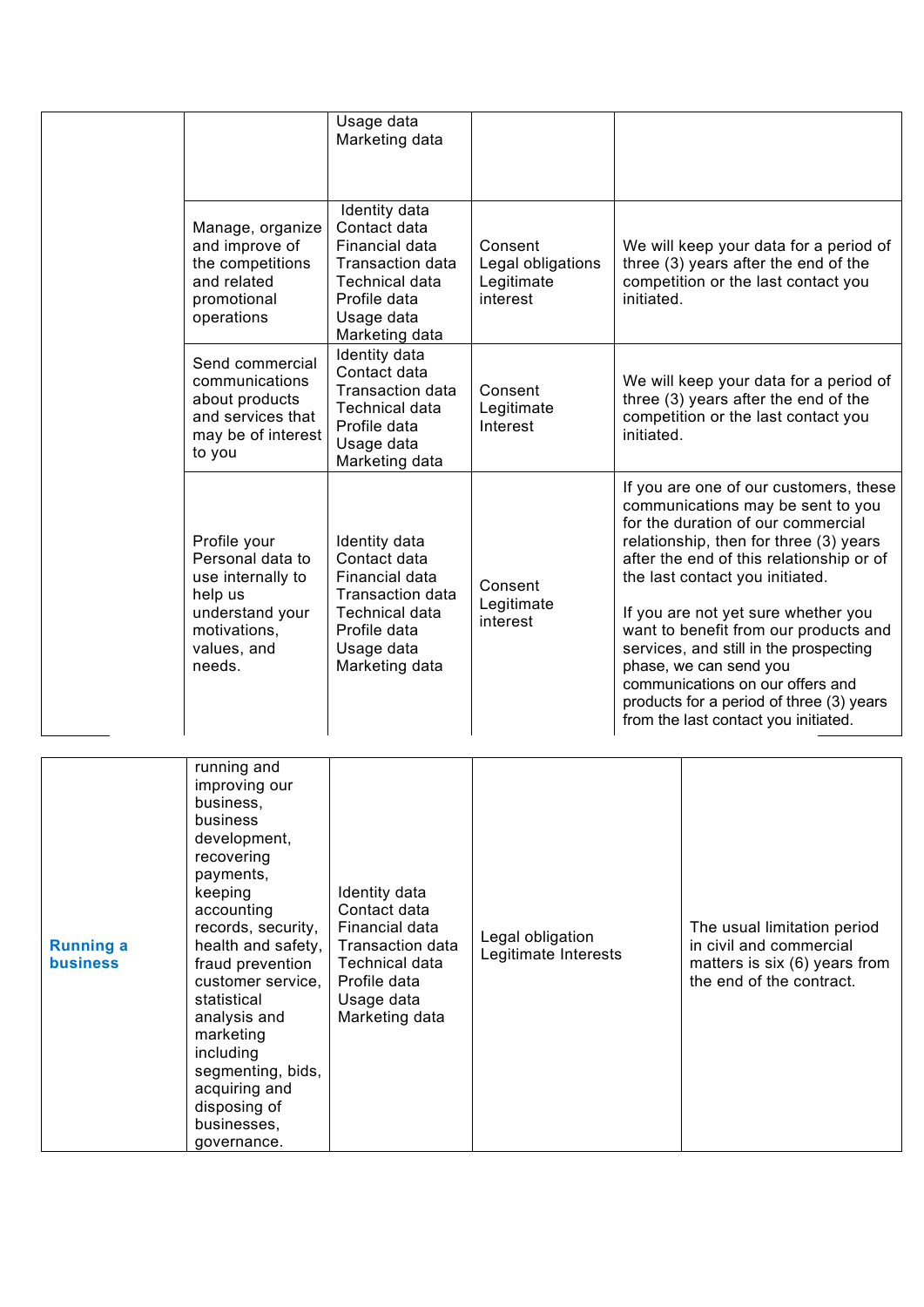| <b>Supplier</b><br><b>Management</b><br>running | Identity data<br>Contact data<br>Financial data<br>Transaction data<br>Technical data<br>Profile data<br>Usage data<br>Marketing data | Legal Obligation<br>Legitimate Interests | The usual limitation period<br>in civil and commercial<br>matters is six (6) years from<br>the end of the contract. |
|-------------------------------------------------|---------------------------------------------------------------------------------------------------------------------------------------|------------------------------------------|---------------------------------------------------------------------------------------------------------------------|
|-------------------------------------------------|---------------------------------------------------------------------------------------------------------------------------------------|------------------------------------------|---------------------------------------------------------------------------------------------------------------------|

- **Identity Data** includes [first name, maiden name, last name, username or similar identifier, marital status, title, date of birth and gender].
- **Contact Data** includes billing address, delivery address, email address and telephone numbers. For clients and suppliers this includes contacts within your organisation and may include publicly available information such as Companies House.
- **Financial Data** includes bank account and payment card details.
- **Transaction Data** includes details about payments to and from you and other details of products and services you have purchased from us or enquired about and for suppliers, products and services we have purchased or enquired about from you.
- **Technical Data** includes internet protocol (IP) address, your login data, browser type and version, time zone setting and location, browser plug-in types and versions, operating system and platform, and other technology on the devices you use to access our website.
- **Profile Data** includes your username and password, purchases or orders made by you, your interests, preferences, feedback and survey responses.
- **Usage Data** includes information about how you use our website, products and services.
- **Marketing and Communications Data** includes your preferences in receiving marketing from us and our third parties and your communication preferences.

# **CONTRACT AND PROVIDING SERVICES**